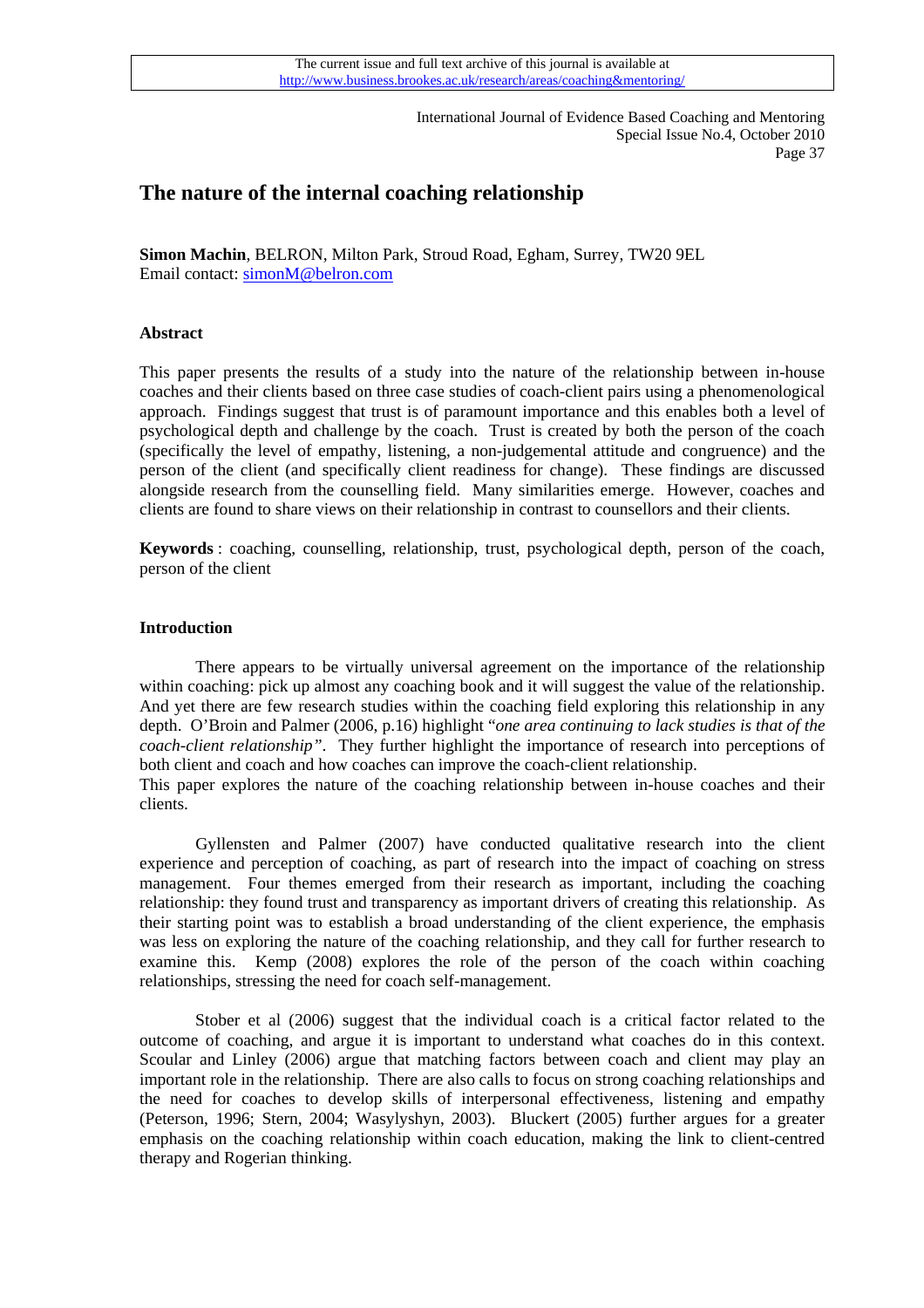De Haan (2008) is a notable exception in that he places a strong emphasis on the coaching relationship and that he draws on research into the counselling relationship. If the research on the counselling relationship is relevant then much is available for the coaching field to draw on: the research is extensive. Bachkirova (2005) highlights some of the differences and similarities between the two disciplines of counselling and coaching, highlighting the similarity in terms of the importance of the relationship, the importance of the client's commitment and the role of practitioners themselves within the helping process. Differences are also highlighted in areas of ultimate purpose, context, client expectations, possible outcome, theoretical foundation, professional skills and initial motivation. Brickey (2002) puts this last point succinctly: "*psychotherapy assumes that something is broken and needs to be fixed … coaching assumes a person is doing well and wants to do even better*".

 Kets de Vries (2005) also highlights differences: coaching takes place under the assumption of an absence of pathology; is largely work-related and is more generally orientated towards concrete results and specific actions. Coaches and therapists also have different training and work experiences; plus practical differences exist such as location, duration and frequency.

 De Haan (2008) recognises that the differences between psychotherapy and coaching are so difficult to quantify and also that so little quantitative research has been done within coaching that conclusive evidence is not currently available on the transportability of the research findings from counselling to coaching. Clarkson (1996) describes the proliferation of different psychotherapeutic disciplines: 450 different schools as of 1984. It is possible there are more differences between different schools of psychotherapy than between coaching and "counselling". De Haan (2008) goes on to suggest that the differences between coaching and counselling are in emphasis only, and in practice are relatively small, especially when stacked against the spectrum of different approaches to psychotherapy. He suggests that the similarities in dominant approaches and ways of working are such that provisionally the principal results of research from psychotherapy can, at least tentatively, be applied to coaching.

 Against this backdrop this paper explores the nature of the internal coaching relationship. Are the perspectives of the in-house coach and client on the coaching relationship different? If so what characterises these differences and what influences this relationship in either a positive or negative direction? The findings are discussed alongside the research from the counselling field where similarities and differences are highlighted.

## **Methodology**

 The aim of this research was to explore the nature of the coaching relationship from the perspective of both the coach and client, taking the standpoint that only the coach and client could truly describe their relationship (rather than some "objective observer"). The intention was to understand the essence of their experience of this relationship, and the meaning of this, exploring their thoughts, feelings and beliefs. This leant itself to a phenomenological approach working with different coach-client pairs, and with a narrative form focused on a description of the essence of their experience (Creswell, 2007).

 The research was specifically targeted at understanding the relationship between internal coaches and their clients. However "internal coach" is potentially a broad definition, and further criteria were applied in selecting coaches for the sample. Only internal coaches for whom coaching was a defined part of their role (as opposed to "line manager as coach") were considered. Further all coaches selected for the sample were accredited at a minimum of post-graduate certificate level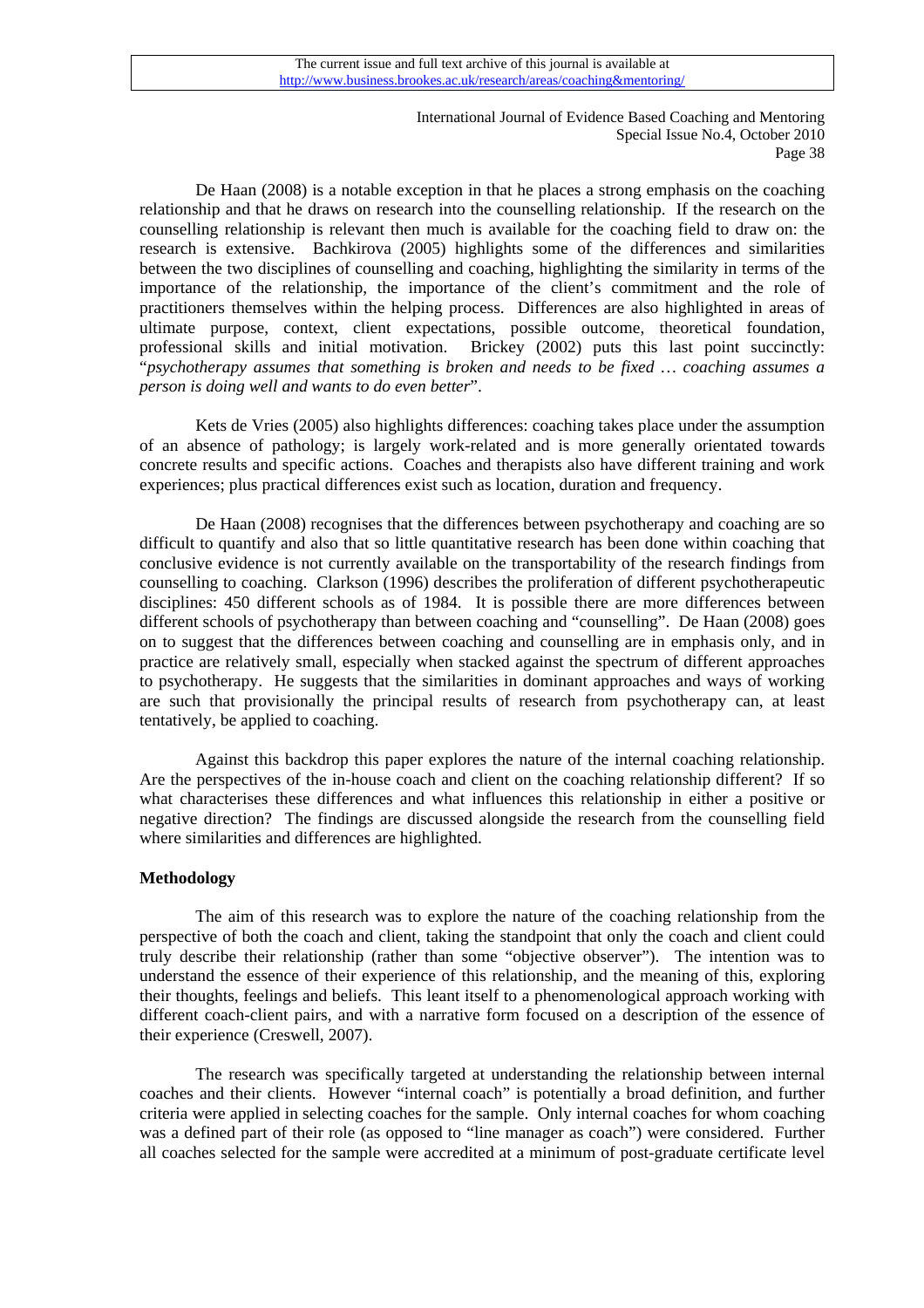and undertaking external supervision. All coaches and clients in the study were drawn from the same organisation – an international service business.

 After applying these criteria three internal coaches were approached to be involved in the study. Clients of these coaches were then selected to ensure that interviews could be conducted during the "working phase" of coaching. Coaches were therefore involved in identifying potential clients for the sample (the aim was to select one client per coach). The 'working phase' criteria meant only researching pairs who were part-way through their coaching programme, avoiding both a start-up stage (where views of the relationship may be unformed and where views might be of an expectation of the experience rather than of the experience itself) and any closure effect (which might put an unrealistically positive perspective on the relationship). This also ensured that the coaching relationship had fully formed and that this relationship was their main relationship such that any pre-existing relationship did not dominate. Further, findings from this "working phase" may be the most valuable to a practicing coach. In practice these criteria meant the potential sample of clients was very small, and the final decision used in selecting one client per coach was simply based on ease of access (i.e. UK based where possible) – hence in practice coaches had little involvement in the selection decision of which clients to include in the study, beyond identifying which coaching programmes were in the "working phase". Semi-structured face-to-face interviews were used independently with both parties in the pair prior to the final couple of coaching sessions in their programme.

All coaches were UK based (two females, one male): two clients were UK based and one based on continental Europe (again two females and one male): to ensure the anonymity of participants in this paper all quotations are given in a female form. The clients were all employed in different parts of the organisation (in separate business units) – all held managerial positions ranging from middle manager to executive level. In all cases face-to-face interviews were used, each lasting about one hour, and the interviews took place at the same point in the coaching process for each pair (i.e. if the coach was interviewed between sessions six and seven in the coaching programme then the client was also interviewed between these sessions).

 Smith and Osbourn's (2003 and 2004) approach to conducting interpretative phenomenological analysis was then adopted. The interviews were recorded and transcribed in their entirety. The transcriptions were not read until all interviews were completed to ensure reflection on one interview did not affect the next. An ideographic approach was used to analyse the interview data. Each transcript was analysed in turn and initially independently of each other. Each transcript was read several times and notes made of interesting points before identifying possible themes. Only at this stage was a higher level of abstraction introduced (Smith and Osbourn, 2003). Emerging themes were grouped into clusters. This led to a table of super-ordinate themes. Prevalence of comments within the data was not the only factor used in selecting themes: the ability to explain other aspects of the interviews was also key (Smith, Jaraman and Osbourn, 1999). This process was repeated for each transcript.

## **Findings**

## **The special nature of the coaching relationship**

 Both coaches and their clients in the study described their coaching relationship as different to other relationships in their lives. For example one client contrasted with other relationships "*well it's always hard to tell isn't it, you never know if someone is there for you or not. In a coaching relationship that's what it's for. I think it's almost more safe in a coaching relationship"* (client 3). One coach commented *"I think it was one step further than you would normally have in a work*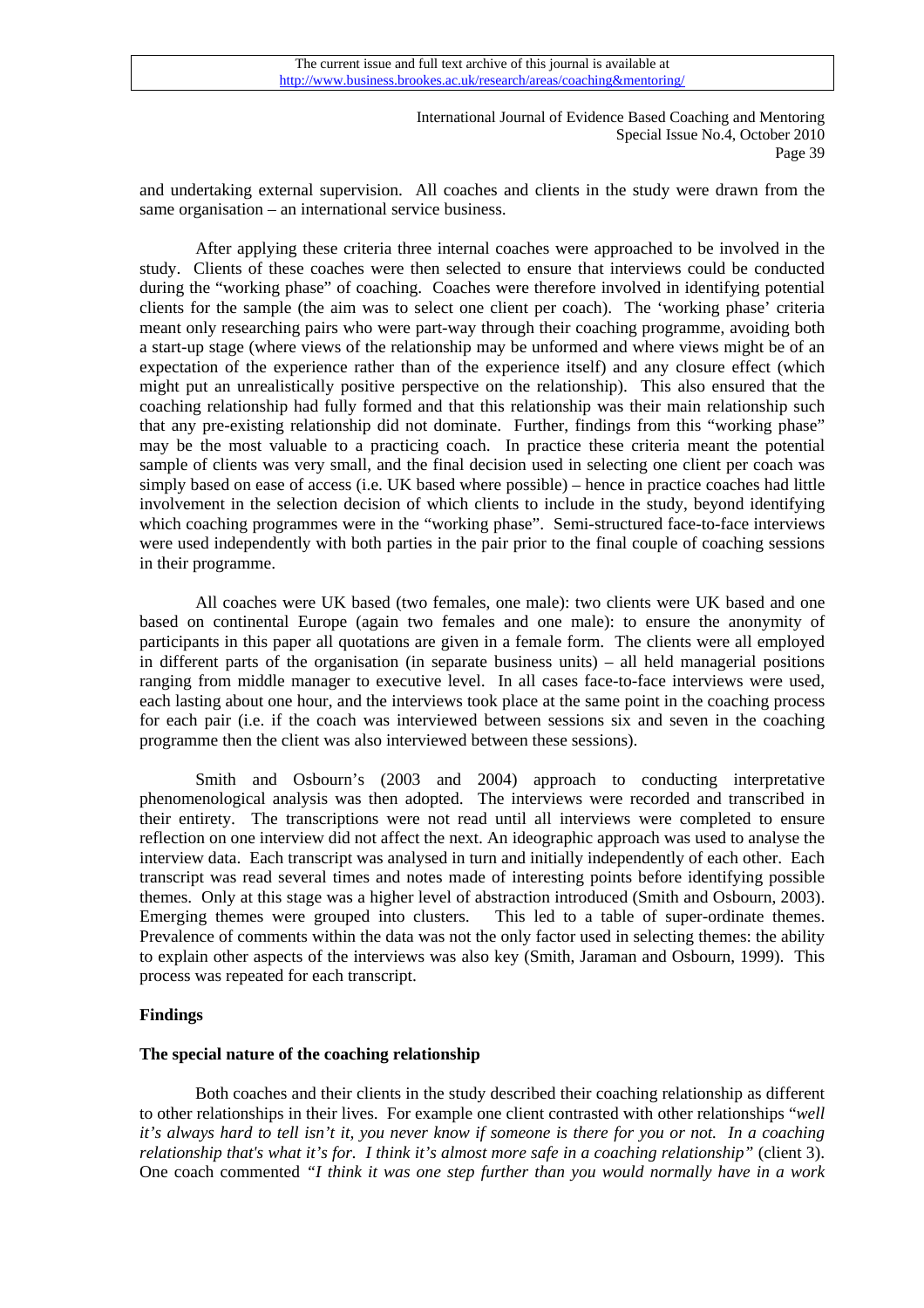*relationship. But even in a friendship I would think it was sort of deeper, in deeper than you would do with even a friendship"* (coach 3). "Safety" and "informality" were described as important characteristics within the relationship.

 For clients the "time and space" afforded within the relationship was especially important as recognised by client 3:

*I've said I'm going to do this coaching, I'm going to get something out of it. I've got these couple of hours now to really sit there and focus on it rather than pushing it always to the back and I think that's the most important thing about it really - just giving you time to think. That's the most helpful, time and space to breathe and think about how it is* (client 3).

This was also recognised by coaches: *"I don't think it's just about two hours, there's the space, I think just the whole relationship has given her that space"* (coach 1).

# **Trust**

Another relationship condition that emerged strongly was the need for trust in the relationship. Every coach and every client in the study stressed the importance of trust in their relationship. For example, one client stated: "*I trust her and that's very important and I feel I can say whatever to her without holding anything back*" (client 1). From another: "*That trust built through the sessions that we did. So it was trust that she* [the coach] *had built through the relationship*" (client 2).

 From another (also illustrating the special nature of the coaching relationship): *She now knows things about me in terms of my personal life that very few people know. So in that there's got to be a huge amount of trust just implicated from that. I mean the huge condition on that is that trust in the relationship. This relationship, this coaching relationship, for it to work I needed to be able to share things that I would probably be uncomfortable sharing with anybody. My partner probably excluded from that, but anyone else. So therefore the trust has to be there, to be completely comfortable with that trust* (client 3).

## **Psychological Depth**

 One of the reasons trust was seen as so important by the participants was that it enabled "psychological depth". Two of the clients expressed significant surprise at the level of psychological depth entered into via the coaching. For example, "*I guess I'm surprised how much personally we touched on and how much we went through on that personal level. I was expecting it to be a lot more, not superficial, but more from a business point of view"* (client 2).

 Also both of these clients drew parallels to counselling: "*when I mention the coaching and the sort of counsellor sort of relationship, I see them quite similar just from my experience*" (client 2); "*I wasn't lying on the couch or anything. But it almost felt a bit psychological – like psychotherapy"* (client 3). They talked about an expectation that the coaching would be businessfocused rather than getting "beneath the surface": *"we went down to that in a lot more detail than I would have expected. There were brilliant parallels coming out of it, but I never expected that. I was expecting it to be kept on 'these are the strategies you need to put in place', that sort of stuff. Not actually try and understand why I'm doing it*" (client 2).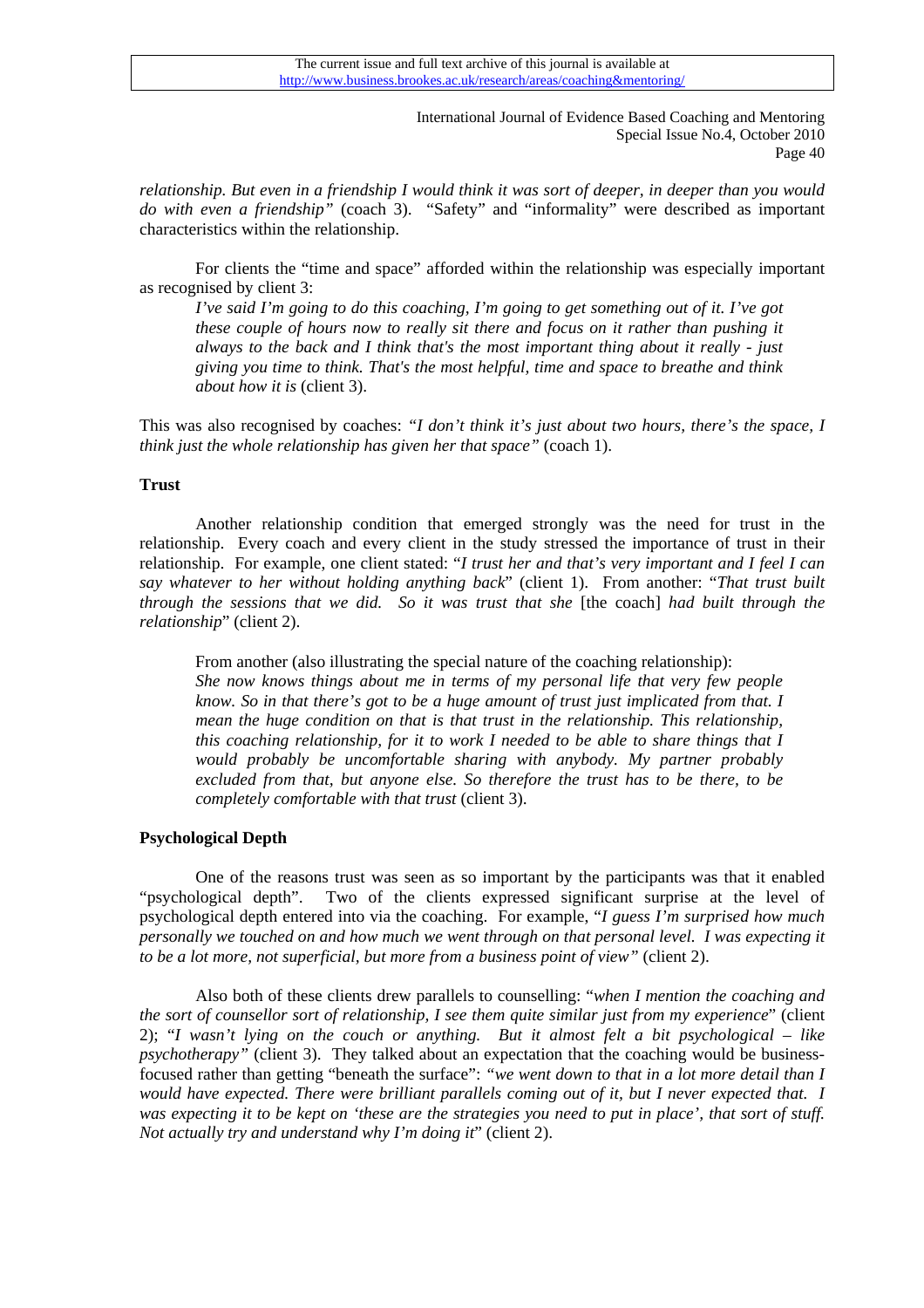However, this depth was seen by these clients (and indeed by their coaches too) as an absolutely vital part of the coaching – so surprising and yet highly valued. In all the cases this psychological depth was described as vital to the success of the coaching: "*I know if we hadn't of then gone on and looked deeper, that wouldn't have been useful"* (client 3).

## **Challenge and "holding to account"**

 Yet another reason why trust was seen as so critical within the coaching relationship was that it enabled a level of challenge by the coach. This was seen as important by both coaches and their clients, and clients appreciated the level of challenge from their coaches. For example, "*I could provide some challenge to her in areas that she wasn't necessarily expecting. I'm not going to paint a picture of it being nice and rosy and a nice chat, it definitely wasn't, there has been a lot of challenge in there*" (coach 2).

 In one case the coach worried about a potential lack of challenge: "*part of me thinks has it been challenging enough, has there been the kind of slight friction there that may have helped to move things further, has it been a little bit too comfortable, has it been a bit too nice*" (coach 2). Indeed when the level of challenge was perceived as lower by a client, this was missed: "*I think there could have been more there, I could have had a little more challenge coming in. A little more stretch in terms of me personally. But it's not that it wasn't there, it's just I feel that there could have been a bit more"* (client 2).

 The coach "holding the client to account" – doing what they say they will do - also emerged as important within the coaching relationship. This was appreciated when it was present: *"she's just expecting me to live up to what I say myself…*"*you're living out what you promised again*" (client 1). It was also missed when it was not present: *"what I was kind of expecting was 'this last session we agreed these actions, what have you done about them, what's the outcome of them?', that type of stuff"* (client 2).

# **The person of the coach**

 Trust within the relationship was seen as developing, in part, from the behaviours of the coach themselves: "*I think the sense of trust actually comes as a result of the other behaviours*" (coach 2). Both clients and coaches saw the person of the coach themselves as an important part of the relationship and specifically to establishing trust. The clients readily identified the factors in the coach that they especially valued - the coaches also had a clear view on what they personally did that helped within the relationship, and identified similar factors to their client.

 Empathy and listening were consistently described by both coaches and their clients as absolutely critical within the coaching relationship. Clients used words such as "warmth", "care", "emotional engagement", and "focused on me". For example, one client described of their coach, *"I mean the thing that comes to my mind straightaway is her natural warmth. I think she is a very warm person, she is a very personable person* …. *she was very empathetic, but then also cautious because it was personal"* (client 2).

 Coaches also described the importance of empathy: *"it's about being emotionally engaged as well I think and that was definitely there ... and sometimes some of the things that she was saying, well, actually I just wanted to get up and go and hug her"* (coach 2). Listening also emerged numerous times as important often alongside empathy.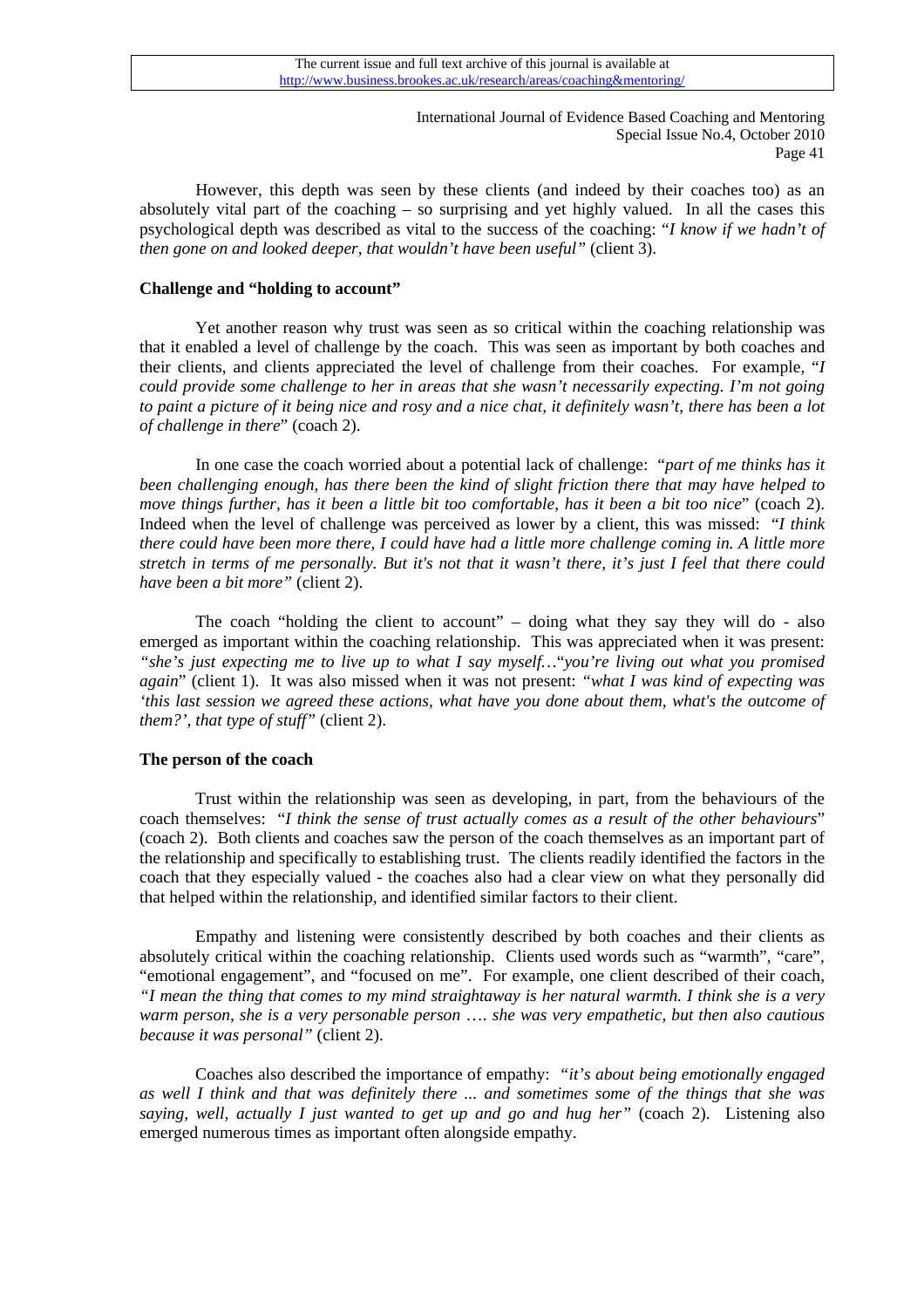An accepting and non-judgemental attitude on the part of the coach was also strongly mentioned by both clients and their coaches as important. For example, from clients*: "I don't feel I have something I need to live up to other than myself"* (client 1) and *"she doesn't seem biased in any way… not sort of rushing off into any opinions"* (client 3). All coaches within the study also, like their clients, described the importance of a non-judgemental attitude: "*You're not actually making any judgement but you're just opening it up for them to be more open with you"* (coach 3); "*I think probably because of what I said before about the non-judgementalness, I never suppose that she should know anything. I never have an expectation, I've never had any expectations of*  what she knows or how she behaves, it just is what it is and that's what we're working with" (coach 2).

 Coach congruence also emerged as important within the cases (with words such as "realness", "honesty", "openness"). One coach put this as *"you're saying one thing and the other person is kind of reacting in a certain way to suit the relationship, and so you need to kind of break that to become real. Being real as a coach I suppose is about relying on your instincts. I suppose it's about sharing the things that are going on for me as well"* (coach 2).

 Clients also highlighted the importance of the initial fit with the coach, built on these factors, and the impact of this on the subsequent relationship "*I would have known after the first session that this wouldn't be valuable"* (client 1).

# **The person of the client**

 The person of the client was not an area specifically designed into the interview framework. However, in spite of this, in every interview, client factors emerged as a significant factor in the internal coaching relationship. Both coaches and their clients especially highlighted the importance of client readiness as contributors to trust in the relationship. Some of the factors that characterised readiness from the interviews included openness, a drive to change, a positive outlook on the coaching, inviting challenge, receiving challenge positively, a lack of defensiveness and a willingness on the part of the client to go to uncomfortable places. Coaches and clients described these as important influences on their relationship.

 For example one coach described *"she's been a very willing participant and she's easily sort of opened herself up. Well I say 'easily', readily… I think she made her mind up that if she was going to do this she probably needed to do it a hundred percent. So she's sort of helped strip herself bare"* (coach 1).

## **Coaching framework and process**

 During the course of the interviews both coaches and clients would return to the topic of the actual framework of coaching, stressing that the relationship could not be totally divorced from the goals and structure of coaching: "*It's the personal touch, but then there needs to be a framework there as well, that's partly through those tasks that you agreed early on, but that framework for the coaching is almost like another critical ingredient*" (client 2). Further when there was clear agreement on the goals of coaching this was discussed very positively by both coaches and clients. In one case though there was a perceived lack of agreement on these goals and this was raised as an issue.

 Coaches and clients were also keen to broaden the discussion to include the line manager, and to talk about their role in the relationship. There was substantial agreement about the importance of involving the line manager and how their involvement was missed when not present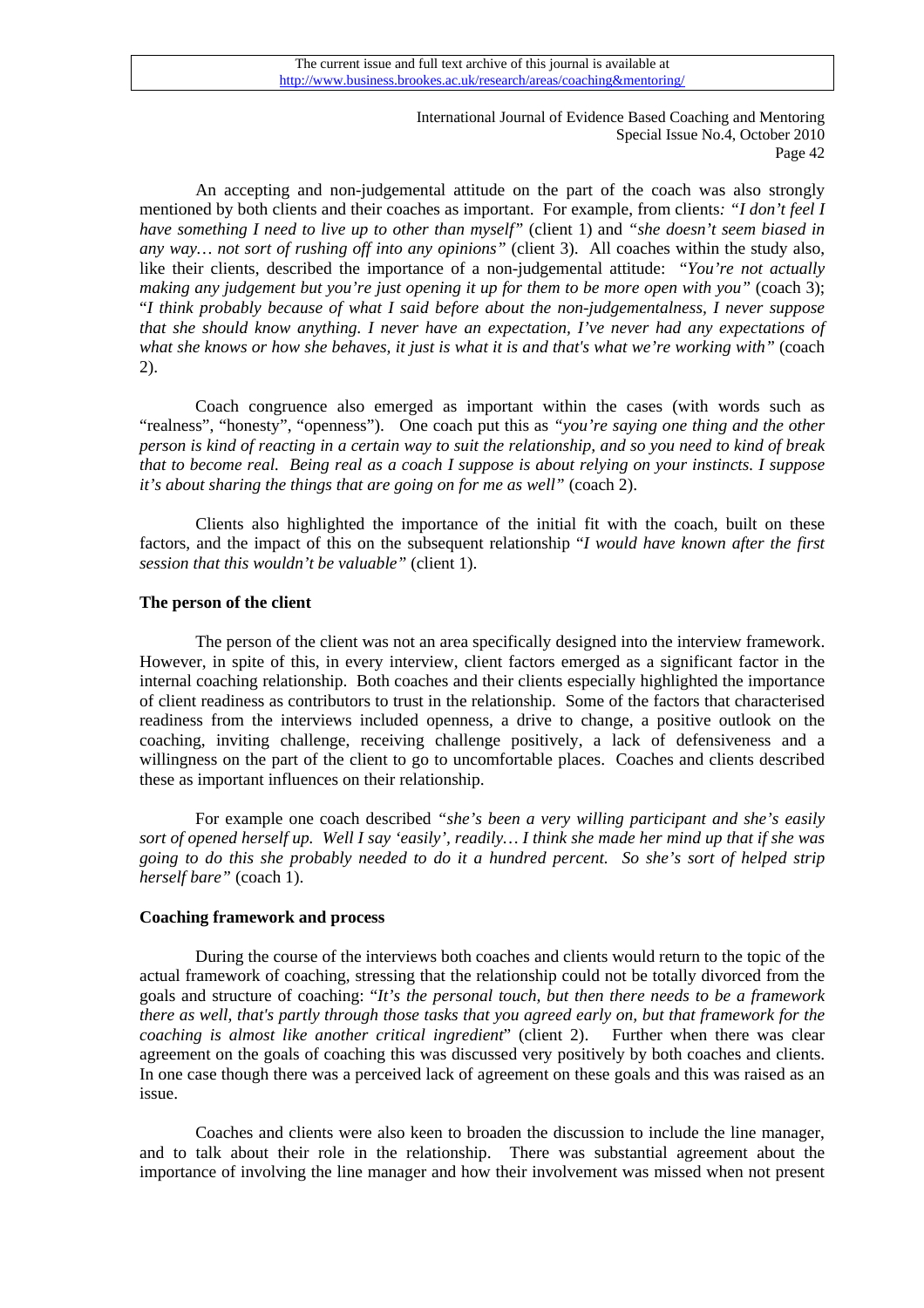(for example, in discussing the line manager's involvement "*it's something that's important and we should have had it, so he could have come in sooner to the relationship, we could have set that up, so I could have brought my line manager in a lot quicker*" (client 2). The participants were essentially raising the point that the coaching relationship is not only a two-way relationship, but also, at least at times, a three-way relationship.

## **Discussion**

Figure 1 summarises the key themes emerging from the study.





The coaching relationship was seen to provide a special relationship to clients. Within this trust was recognised to be of paramount importance with all coaches and clients in the study highlighting the importance of trust for the coaching relationship to work. This suggests that Gyllensten and Palmer's (2007) study, that found trust vital in coaching for stress management, may also apply to other forms of coaching. A key part of internal coaches' roles with their clients in this study seems to be to build – and then maintain - a trusting relationship. The study was concerned with the "internal coach-client" relationship. It may be that since the coach is internal to the organisation this raises the importance of trust over and above the level required even for an external coach: with an external coach the client can assume a level of organisational detachment, whereas with an internal coach both coach and client are likely to continue working in the same organisation long after the coaching programme has completed.

The value of psychological depth, enabled by trust, was another very strong feature of the interviews. The study certainly suggests a need for an ability in internal coaches to work with a level of psychological depth with their clients and a willingness to "get beneath the surface". This reflects Lee's view (2003) of one of the core competencies of coaches being psychologicalmindedness. Lee reflects: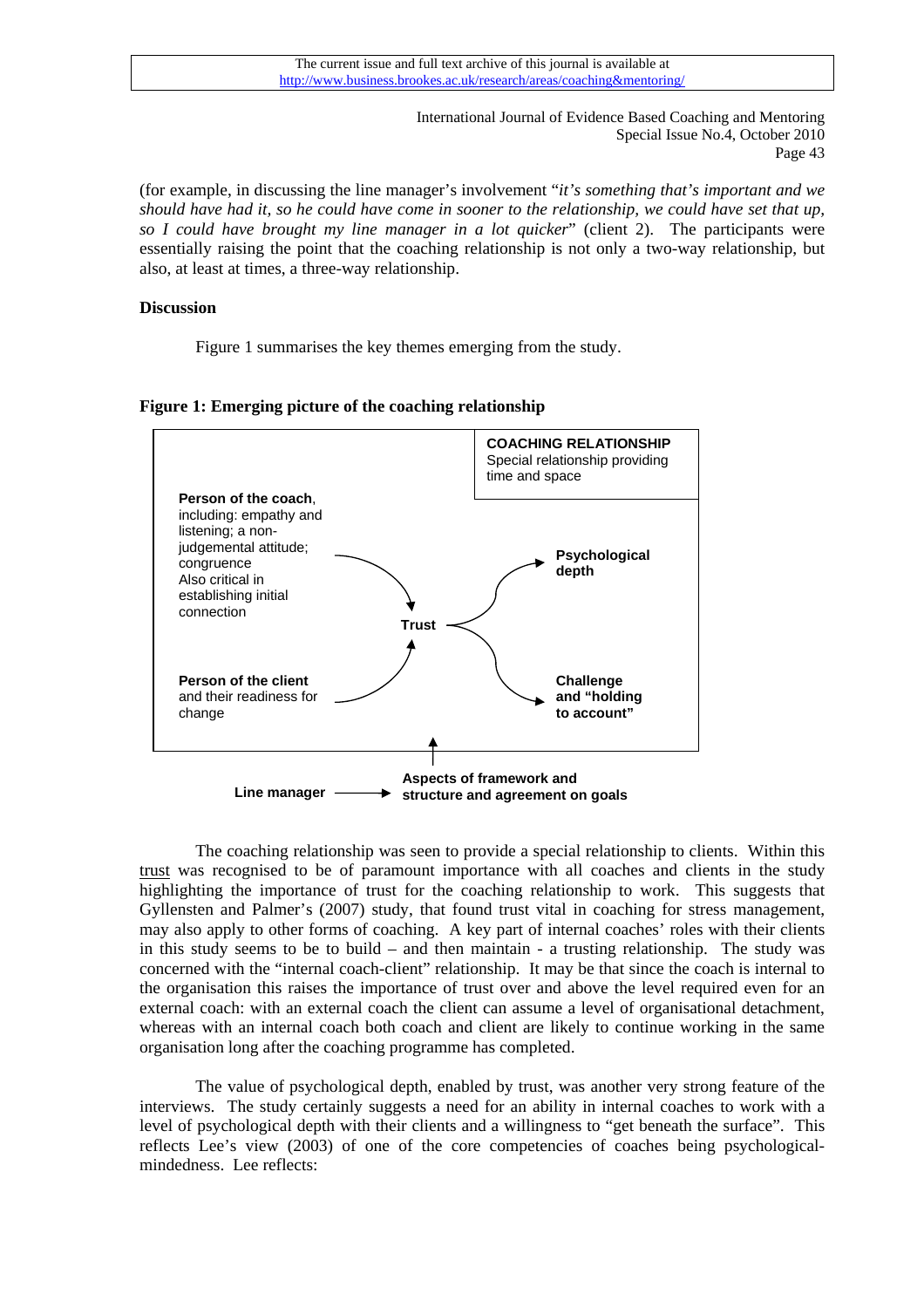*Psychological-mindedness refers to a curiosity and willingness to engage with possible answers to the question why?, and to test these hypotheses through questioning and ongoing observation. In coaching , psychological-mindedness is an essential competence, since it is through constructions about underlying motives that the coach understands what factors will influence the potential for successful change* (2003, p.143-144).

This has significant implications for the development of internal coaches – to ensure they have the appropriate skill set to achieve psychological depth with clients rather than simply a focus on the business perspective. Clients clearly valued this ability in their coaches, but it is interesting to reflect that two of the clients expressed significant surprise at this depth. This raises the question of whether internal coaches should prepare their clients for this depth in discussing the coaching programme in advance. There was nothing to suggest that the clients had suffered as a consequence of their surprise, but it is certainly possible that this lack of awareness of what is required of clients may be detrimental in some other situations. It may be worthwhile for the coach to explain this feature of the relationship from the outset in order to prepare the client.

Both coaches and clients suggested that trust was created both by the person of the coach and the person of the client. The counselling literature also highlights the importance of the person of the counsellor in therapy. This literature shows different levels of counsellor effectiveness irrespective of the treatment approach they adopt (Assay and Lambert, 2001; Lubronsky et al, 1997; Norcross and Goldfield, 1992) and suggests that the properties of the client, therapist and their relationship are important drivers of the outcome, as opposed to the specific techniques. Lambert and Barley (2001, P.1) summarise:

*common factors such as empathy, warmth and the therapeutic relationship have been shown to correlate more highly with client outcome than specialized treatment intervention …. decades of research indicate that the provision of therapy is an interpersonal process in which a main curative component is the nature of the therapeutic relationship*.

The research on the factors of the counsellor within the relationship is largely from a humanistic perspective (Watson and Geller, 2005). This research has demonstrated the link between the factors proposed by Rogers (1957, 1960) on either the "working alliance" or directly on outcome. Therapists perceived by their clients as empathetic, accepting, non-judgemental and congruent are more likely to facilitate agreement about goals and tasks (Asay and Lambert, 2001; Bohart et al, 2002; Orlinsky et al, 1994; Stiles et al, 1998; Watson and Greenberg, 1994).

This study also suggests the importance of the person of the coach in the internal coaching relationship. As in counselling the factors proposed by Rogers have emerged as very important in these cases.

 Further in counselling it is recognised that the client themselves are an important contribution to the therapy relationship and ultimately to outcome. In fact it is the client perspective on counselling that is most significant in predicting outcome – the client perspective is a better predictor than the counsellor perspective – and again there is extensive evidence within the research material (Al-Darmaki and Kivlighan, 1993; Connors et al, 1997; Goering et al, 1997; Henkleman and Paulson, 2006; Hubble et al, 1999; Kivlighan and Shaughnessy, 2000; Lambert and Ogles, 2004; Luborsky, 1994). Jinks (1999) and Rennie (1994) demonstrated that there was more happening with clients than was apparent to either counsellor or detached observer.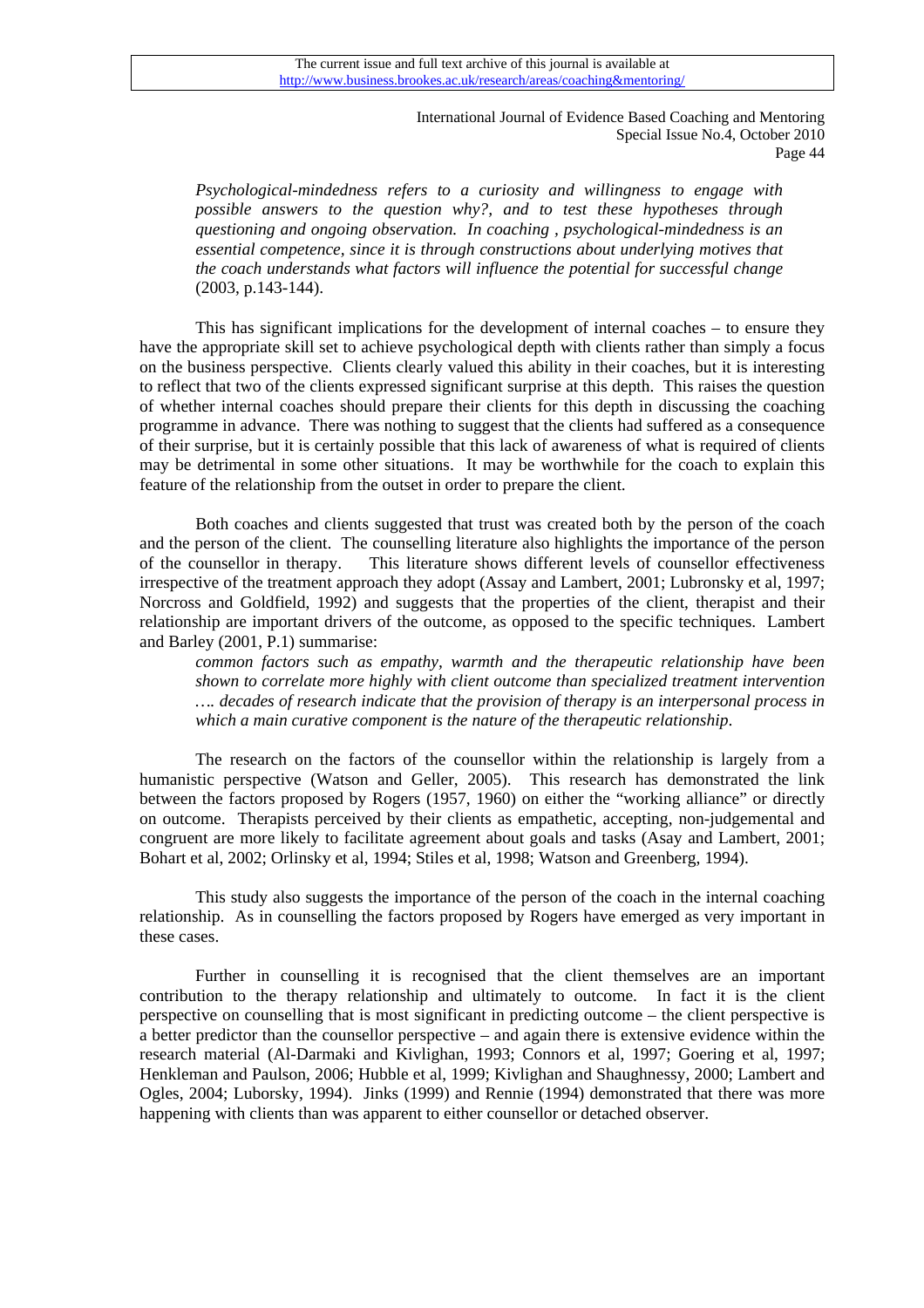The fact that client factors emerged so readily in this study suggests a similar importance in these coaching relationships, and any further study of the coaching relationship is advised to explicitly consider the characteristics of the client alongside that of the coach.

 Also, in raising the issue of the structure of the coaching, and the importance of agreement on goals the participants in this study are reflecting some of Bordin's (1979) view about the counselling relationship and his definition of the "working alliance". He defined the working alliance as a collaboration between client and counsellor based on the development of an attachment bond as well as a shared commitment to the goals and tasks of counselling. He theorized that this working alliance is the key to change in the client and its development is dependent on the level of collaboration in the relationship. Goals are the targets for interventions and the key is the level of agreement regarding these goals. Tasks are the behaviours and cognitions engaged in by both the counsellor and client whilst in counselling - the relevance of the tasks to the goals must be evident. Bonds are concerned with the level of partner compatibility – expressed as liking, trusting or a feeling of common purpose and understanding between counsellor and client. The research studies on the working alliance in counselling are extensive and have found it to be a robust predictor of outcome across diverse perspectives (Halstead et al, 1990; Krupnick et al, 1996; Lubronsky et al, 1997; Martin et al, 2000; Pinsoff 1992; Watson and Geller, 2005). In particular Horvath and Symonds (1991), in their meta-analysis of 24 studies, confirmed the working alliance as a powerful predictor of psychotherapy outcomes. The research also reveals that the higher the level of congruence between the client viewpoint and the counsellor viewpoint the greater the impact on positive outcome (Cummings et al, 1992a; Kivlighan and Arthur, 2000; Fitzpatrick et al, 2005; Reis and Brown, 1999; Tryon et al, 2007).

 So far, the study has demonstrated consistency with De Haan's view (2008) that some of the differences between counselling and coaching are more a matter of emphasis. But there was one area where the findings diverged from the counselling research. The similarity in the accounts of their relationship of coach and client within a coaching pair was striking. It was very evident, both on first reading and as each pair of transcripts was analysed in detail, that each account was describing the same relationship, with coach and client valuing similar factors.

 The counselling research suggests that clients and therapists perceive the same process and relationship differently, and there is much written about this within the research literature (Bachelor and Salame, 2000; Cecero et al, 2001; Fitzpatrick et al, 2005; Gaddis, 2004; Gershefski et al, 1996; Hatcher et al, 1995; Henkelman and Paulson, 2006; Heppner et al, 1999; Hilsenroth et al, 2004; Lever and Gmeiner, 2000; Maione and Chernail, 1999; Mallinckrodt and Nelson, 1991; Ogrodniczuk et al, 2000). These studies help demonstrate that clients and counsellors value different things. Clients tend to value the relationship more and generally rate the outcomes and process of therapy higher than do counsellors, who generally focus more on cognitive insight (Halstead et al 1990; Llewelyn, 1988; Nelson and Neufeldt, 1996). Bedi et al (2005) and Lilliengren and Werbart (2005) show that clients and therapists do not always agree on what makes for a good working relationship. Counsellors and clients often disagree on session impact (Caskey et al, 1984; Dill-Standiford et al, 1988) and there is low agreement when identifying important events within counselling (Cummings et al 1992 a, b).

But this level of difference has simply not been apparent in this study of the internal coaching relationship. It is perhaps easy to shrug this off as merely three cases, within just one specific organisation. Equally it is possible to argue that the qualitative basis of this research and the generally quantitative basis of the counselling research means that we are comparing "apples and pears". It may be that whilst both coaches and clients talk about empathy, for example, as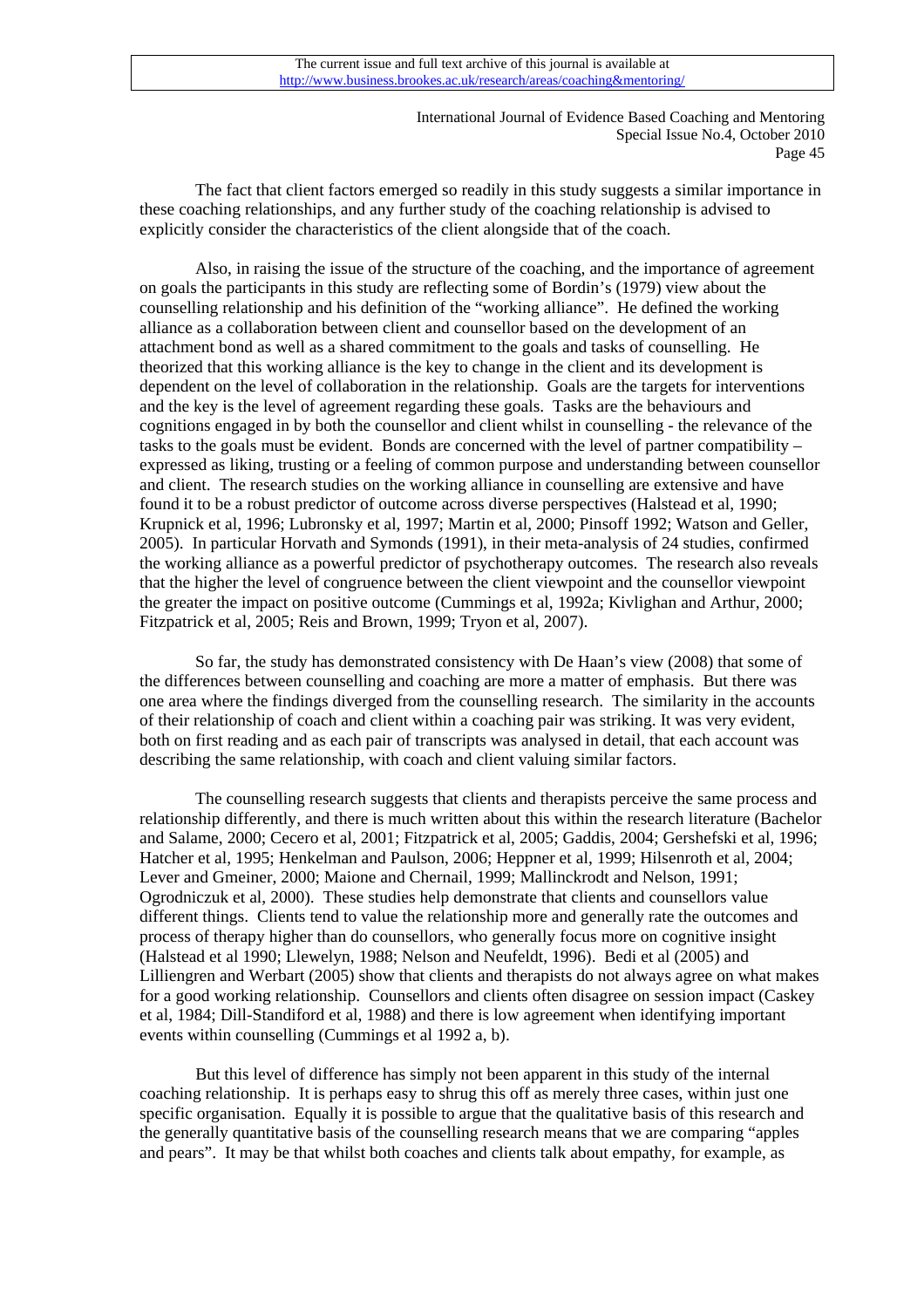important from a qualitative standpoint, if they were asked to actually rate or rank the importance of empathy from a quantitative standpoint, differences of emphasis would emerge.

But a third possible explanation is interesting to consider. Maybe coaches and clients often do have a similar view on their relationship. The participants in this study described their relationship as a special one, and a positive one. It is not so surprising that in special, positive relationships both parties should share views on that relationship. It is possible that this is an area where the difference between counselling and coaching becomes apparent. It is perhaps more likely that coaches and clients approach their relationship on more of an equal footing, compared to counsellors and clients, where there is more of an assumption of problems that have to be fixed. Also, there is perhaps an increased likelihood that, within coaching, a client has a shared responsibility for the process. And maybe these aspects mean that the coach and client are more likely to agree on the relationship than in counselling. If this is true then it suggests that there is likely to be significant overlap in the views of both parties in a positive coaching relationship.

 This finding has implications for coaches. For example, it encourages them to trust their own instinct. If their view of the relationship has a likelihood of being similar to that of their client then this encourages personal reflection on the relationship. This personal reflection (what is working in the relationship, what is lacking, what needs further explicit discussion and agreement) may have a good chance of also being true in the client's eyes. This is not to say that checking with the client is not critically important, but rather that a coach's reflections might valuably include the thought experiment along the lines "what if my view of the coaching relationship is also shared by my client – what would I do?"

# **Research limitations and further questions**

This research was conducted from a phenomenological perspective – it works with the words the participants chose to describe their coaching relationship. As such this study perhaps tells us more about how the participants talk about the relationship than necessarily about the relationship itself. It could also be argued that phenomenological analysis is constrained by the ability of the participants to describe their experience – perhaps a difficult task for a slippery concept such as the coaching relationship, arguably especially for clients coming to a coaching relationship for the first time (from this perspective it is reassuring that both coaches and clients have produced similar accounts). But, as with all phenomenological analysis it is constrained by the ability of people to use language to describe the experience.

Perhaps the most apparent limitation of this research is that it is limited to a small number of participants, and that they were all relationships based within the same organisation. This is a commercial organisation and all of the coaching relationships can be described as 'executive coaching'. Further pair-based research that widened the number of relationships could be useful and provide further insight into the ability to generalise from these to other internal coaching relationships in other organisations, or indeed to external coaching relationships.

 As mentioned above it may be that whilst similar factors about the relationship have emerged from both parties, if they were asked to actually rate or rank the importance of each factor from a quantitative standpoint, differences of emphasis may emerge. Research that further explored the perceived importance of the factors raised in this study by both coaches and clients, perhaps from a quantitative basis may also provide a richer understanding of their view on the coaching relationship.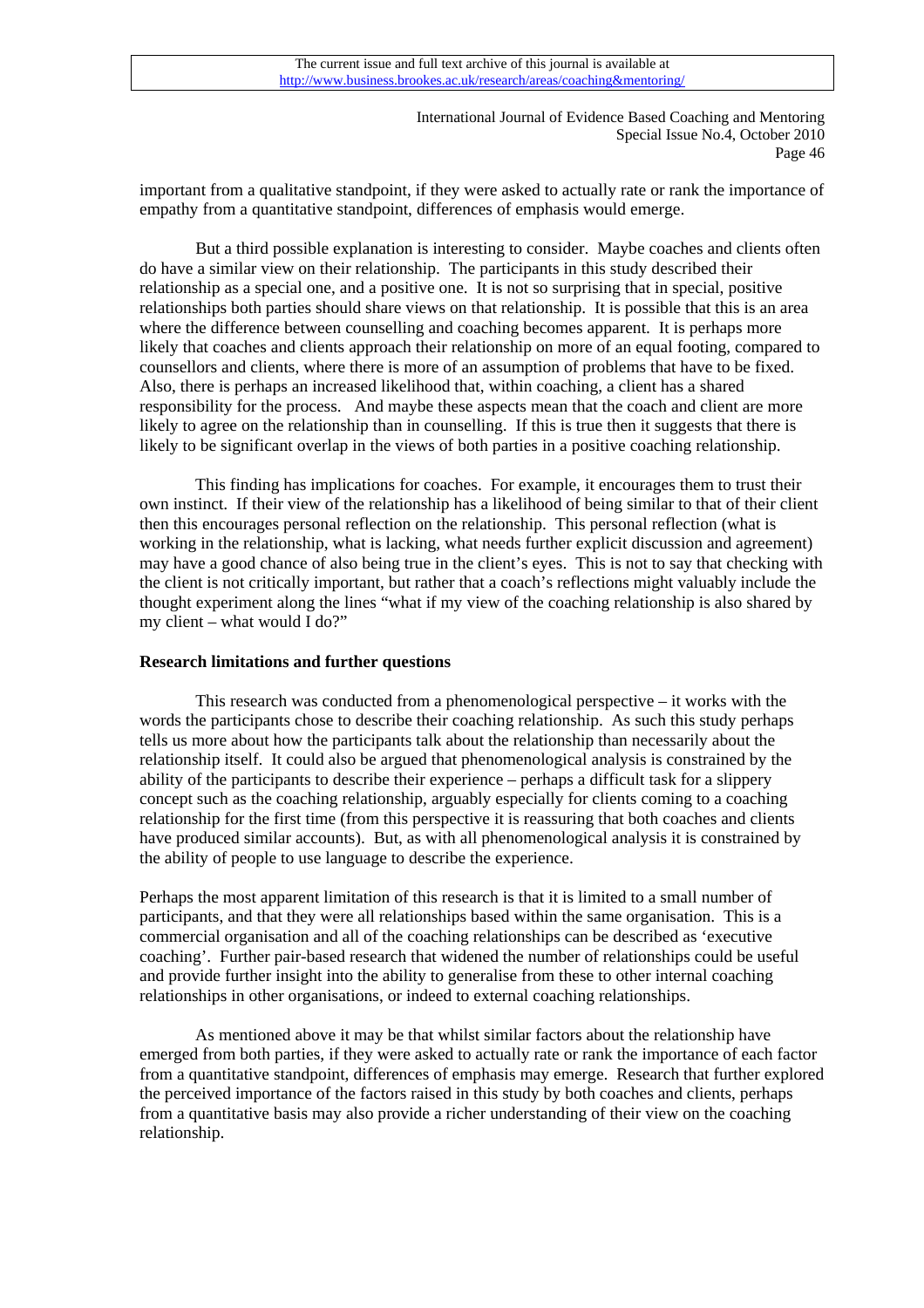This research has also examined the coaching relationship at a single point in time, and hence has less to offer in terms of the dynamics of the relationship. Further research that explored explicitly the changes in the relationship throughout coaching would be valuable. Finally research that looked to understand how the coaching relationship, including the early relationship, specifically impacts on the final outcome and success of coaching could be of particular value.

# **References**

- Al-Darmaki, F., and Kivlighan, D. M. (1993) 'Congruence in client-counselor expectations for relationship and the working alliance', *Journal of Counselling Psychology*, 40, 379–384
- Asay, T. P., and Lambert, M. J. (2001) 'Therapist relational variables'. In D. Cain and J. Seeman (Eds.), *Humanistic psychotherapies: Handbook of research and practice* (pp 531-558), Washington, DC: American Psychological Association
- Bachelor, A., and Salame, R. (2000), 'Participants' perceptions of dimensions of the therapeutic alliance over the course of therapy', *Journal of Psychotherapy Practice and Research*, 9, 39-53
- Bachkirova, T. (2007), 'Role of Coaching Psychology' in Defining Boundaries Between Counselling and Coaching. In Palmer, S. and Whybrow, A., (Eds.), *Handbook of Coaching Psychology,* Routledge: London
- Bedi RP,Davis, M.D., Williams, M. (2005), 'Critical Incidents in the Formation of the Therapeutic Alliance from the Client's Perspective'*, Psychotherapy: Theory, Research, Practice, Training* (Fall 2005): Vol. 42, No. 3, pp. 311–23
- Bluckert, P. (2005), 'Critical factors in executive coaching the coaching relationship'*, Industrial and Commercial Training,* 2005, Vol. 37 Issue 6/7, pp 336-340
- Bohart, A., Elliott, R., Greenberg, L. S., and Watson, J. C. (2002), 'Empathy'. In J. C. Norcross (Ed.), *Psychotherapy relationships that work*. New York: Oxford University Press.
- Bordin, E. (1979), 'The generalizability of the psychoanalytic concept of the working alliance', *Psychotherapy: Theory, Research and Practice*, 16, pp 252–260

Brickey, M. (2002), 'Dual Relations: can coaches be pragmatic?' Accessed 23 December 2008, from [http://www.division42.org/MembersArea/IPfiles/IPSprg\\_2002?articles/prof\\_practice/dual\\_realations.](http://www.division42.org/MembersArea/IPfiles/IPSprg_2002?articles/prof_practice/dual_realations.html) [html](http://www.division42.org/MembersArea/IPfiles/IPSprg_2002?articles/prof_practice/dual_realations.html)

- Caskey, N.H., Barker, C. and Elliot, R. (1984), 'Dual perspectives: clients' and therapists' perceptions of therapist responses', *British Journal of Clinical Psychology*, 23, pp 281-290
- Cecero, J. J., Fenton, L. R., Nich, C., Frankforter, T. L., and Carroll, K. M. (2001), 'Focus on therapeutic alliance: The psychometric properties of six measures across three treatments', *Psychotherapy*, 38, pp 1-11
- Clarkson, P. (1996), 'Researching the therapeutic relationship in psychoanalysis, counselling and psychotherapy – a qualitative inquiry'*, Counselling Psychology Quarterly*, Jun 1996, Vol. 9, Issue 2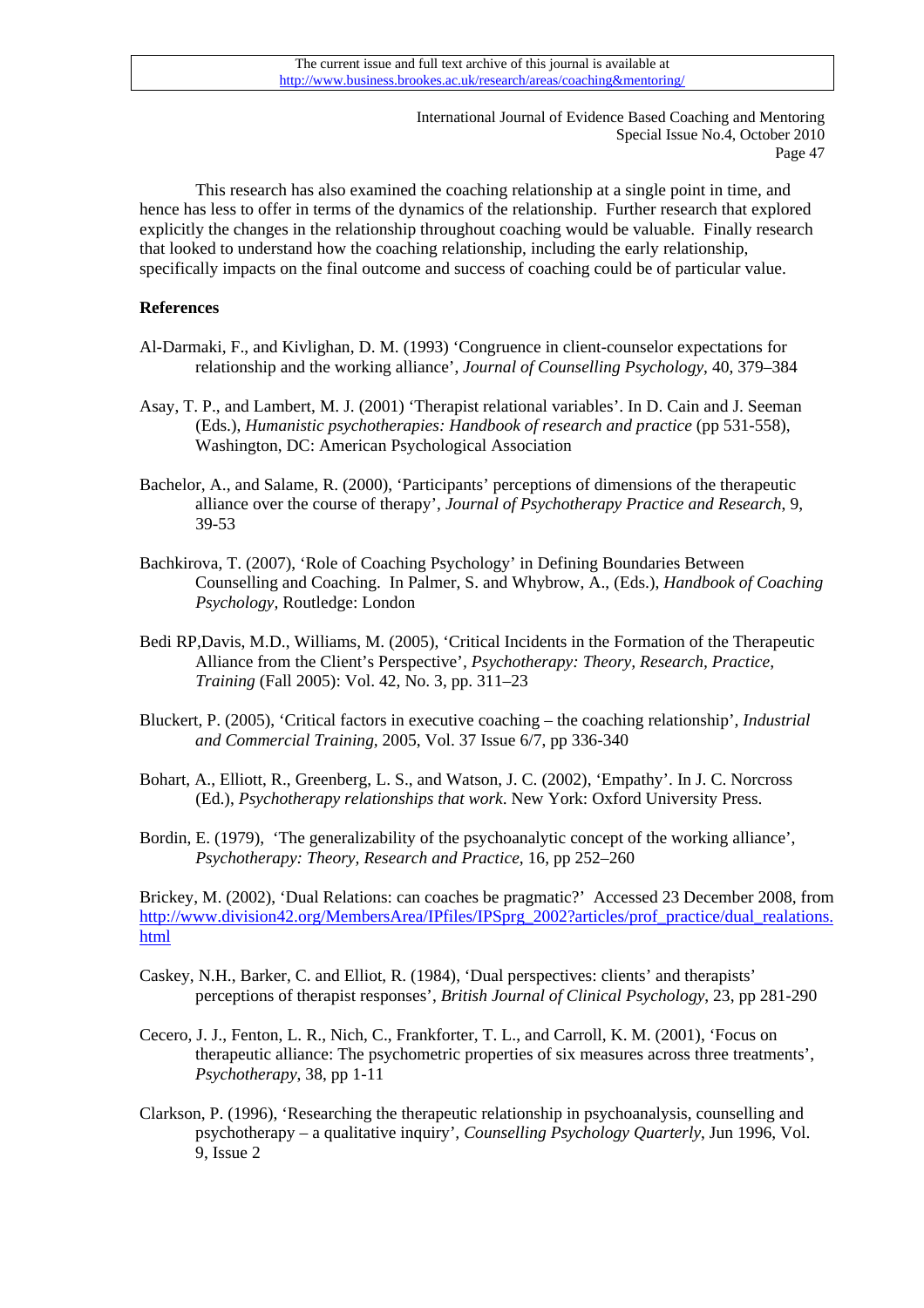Clarkson, P. (2000), *The Therapeutic Relationship,* London: Whurr Publishers Ltd

Connors, G., Carroll, K., DiClemente, C., Longabaugh, R., and Donovan, D. (1997), 'The therapeutic alliance and its relationship to alcoholism treatment participation and outcome', *Journal of Consulting and Clinical Psychology*, 65, pp 588–598

Creswell, J., (2007), '*Qualitative Inquiry and Research Design'*, London: Sage

- Cummings, A.L., Hallberg, E.T., Slemon, A. and Martin, J. (1992a), 'Participants' memories for therapeutic events and ratings of session effectiveness', *Journal of Cognitive Psychotherapy*, 6, pp 113-124
- Cummings, A.L., Martin, J., Hallberg, E.T. and Slemon, A.G. (1992b), 'Memory for therapeutic events, session effectiveness, and working alliance in short-term counselling', *Journal of Counselling Psychology*, 39, pp 306-312
- De Haan, E. (2008), *Relational Coaching: journeys towards mastering one-to-one learning,* John Wiley & Sons, Ltd
- Dill-Standiford, T.J., Stiles, W.B. and Rorer, L.G. (1988), 'Counselor-client agreement on session impact', *Journal of Counselling Psychology*, 35, pp 47-55
- Elliott, R., and James, E. (1989), 'Varieties of client experience in psychotherapy: An analysis of literature', *Clinical Psychology Review,* 9, pp 443–467
- Fitzpatrick, M.R., Iwakabe, S. and Stalikas, A. (2005), 'Perspective divergence in the working alliance', *Psychotherapy Research*, Jan 2005, 15(1.2), pp 69-79
- Gaddis, S. (2004), 'Re-positioning traditional research: centring clients' accounts in the construction of professional therapy knowledges', *International Journal of Narrative Therapy and Community Work*, 2, pp 38-48
- Goering, P., Wasylenki, D., Lindsay, S., Lemire, D., and Rhodes, A. (1997), *'*Process and outcome in a hostel outreach program for homeless clients with severe mental illness', *American Journal of Orthopsychiatry*, 67, pp 607–617
- Gyllensten, K. and Palmer, S. (2007), 'The coaching relationship: an interpretative phenomenological analysis', *International Coaching Psychology Review,* Vol. 2, No. 2, July 2007
- Halstead, R.W., Brooks, D.K., Goldberg, A., and Fish, L.S. (1990), 'Counselor and client perceptions of the working alliance', *Journal of Mental Health Counselling,* 12, pp 208-221
- Hatcher, R. L., Barends, A., Hansell, J., and Gutfreund, M. J. (1995), 'Patients' and therapists' shared and unique views of the therapeutic alliance: An investigation using confirmatory factor analysis in a nested design', *Journal of Consulting and Clinical Psychology*, 63, pp 636-643
- Henkelman, J. and Paulson, B. (2006), 'The client as expert: Researching hindering experiences in counselling'*, Counselling Psychology Quarterly*, June 2006, 19(2), pp 139–150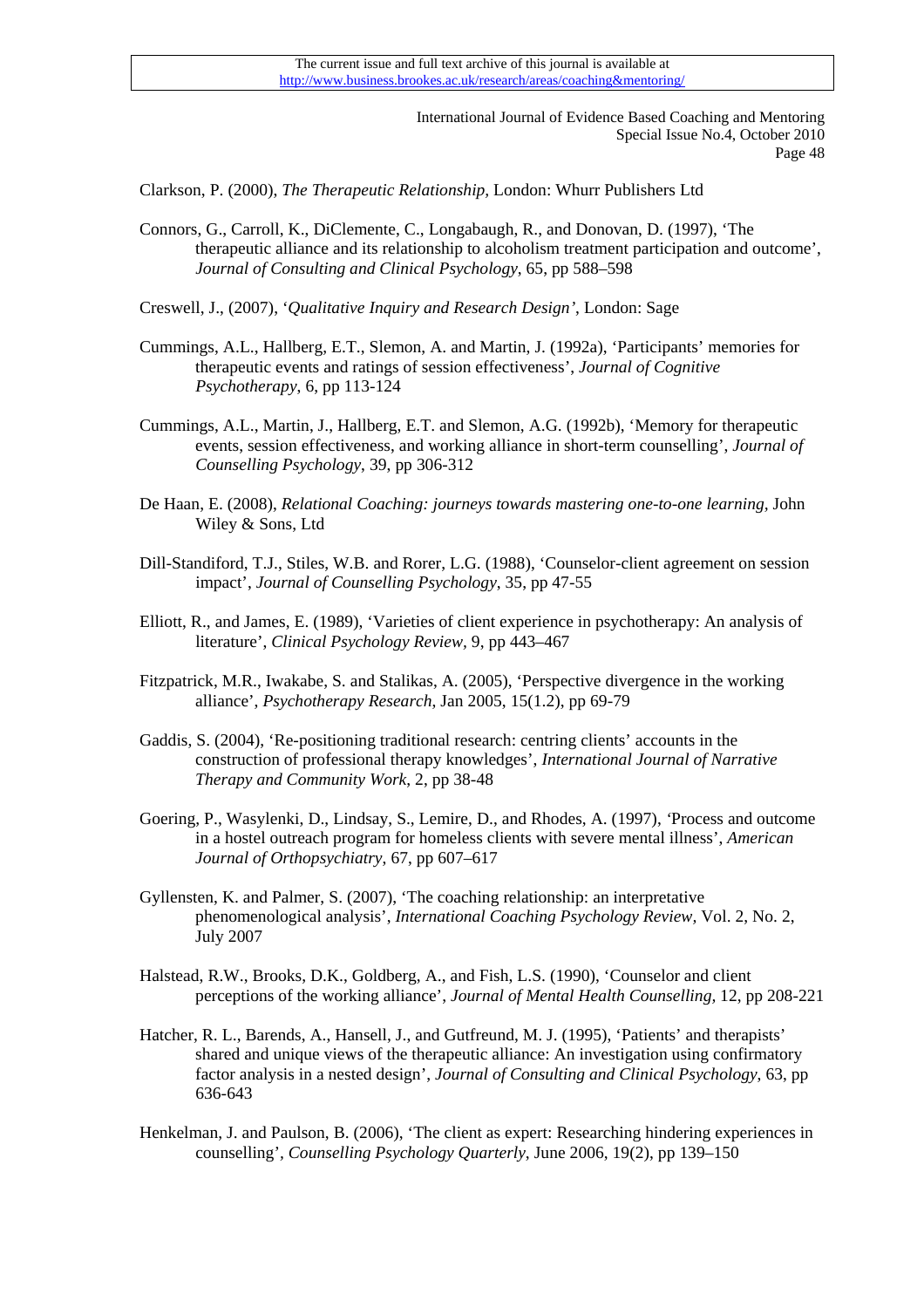- Henry, W. P., Schacht, T. E., and Strupp, H. H. (1986), 'Structural analysis of social behaviour: Application to a study of interpersonal process in differential psychotherapeutic outcome',  *Journal of Consulting and Clinical Psychology,* 54, pp 27-31
- Heppner, P. P., Kivlighan, D. M., and Wampold, B. E. (1999), *Research design in counselling* (2nd ed), Belmont, CA: Wadsworth
- Hilsenroth, M. J., Peters, E. J., and Ackerman, S. J. (2004), 'The development of therapeutic alliance during psychological assessment: Patient and therapist perspectives across treatment', *Journal of Personality Assessment* , 83, pp 332-344
- Horvath, A.O. and Symonds, B.D. (1991), 'Relation between working alliance and outcome in psychotherapy: a meta-analysis', *Journal of Counselling Psycology,* 38, pp 139-149
- Hubble, M., Duncan, B., and Miller, S. D. (Eds) (1999), *The heart and soul of change: What works in psychotherapy*, Washington, DC: American Psychological Association
- Jinks, G.H. (1999), 'Intentionality and awareness: a qualitative study of clients' perceptions of change during longer term counselling', *Counselling Psychology Quarterly,* 12, pp 57-71
- Kemp, T. (2008), 'Self-management and the coaching relationship: exploring coaching impact beyond models and methods'*, International Coaching Psychology Review,* Vol. 3, No. 1, March 2008
- Kets de Vries, M. F. R. (2005), 'Leadership group coaching in action: the Zen of creating high performance teams', *Academy of Management Executive* 19.1, pp 61-76
- Kivlighan, D. M., and Arthur, E. G. (2000), 'Convergence in client and counselor recall of important session events'*, Journal of Counselling Psychology*, 47, pp 79-84
- Kivlighan, D.M. and Shaughnessy, P. (1995), *'*Analysis of the development of the working alliance using hierarchical linear modeling'*, Journal of Counselling Psychology,* July 1995, Vol. 42, Issue 3
- Krupnick, J. L., Sotsky, S. M., Simmens, S., Moyer, J., Elkin, I., Watkins, J., and Pilkonis, P. A. (1996), 'The role of the therapeutic alliance in psychotherapy and pharmacotherapy outcome: Findings in the National Institute of Mental Health treatment of Depression Collaborative Research Program'. *Journal of Consulting and Clinical Psychology,* 64, pp 532-539
- Lambert, M.J. and Barley, D.E. (2001), **'**Research summary on the therapeutic relationship and psychotherapy outcome', *Psychotherapy: Theory, Research, Practice, Training,* Vol 38(4), Winter 2001, pp 357-361
- Lambert, M. J., and Ogles, B. M. (2004), 'The efficacy and effectiveness of psychotherapy'. In M. J. Lambert (Ed.), *Bergin and Garfield's handbook of psychotherapy and behavior change*  (pp. 139–193), New York: John Wiley and Sons
- Lee, G. (2003), *Leadership Coaching,* CIPD: London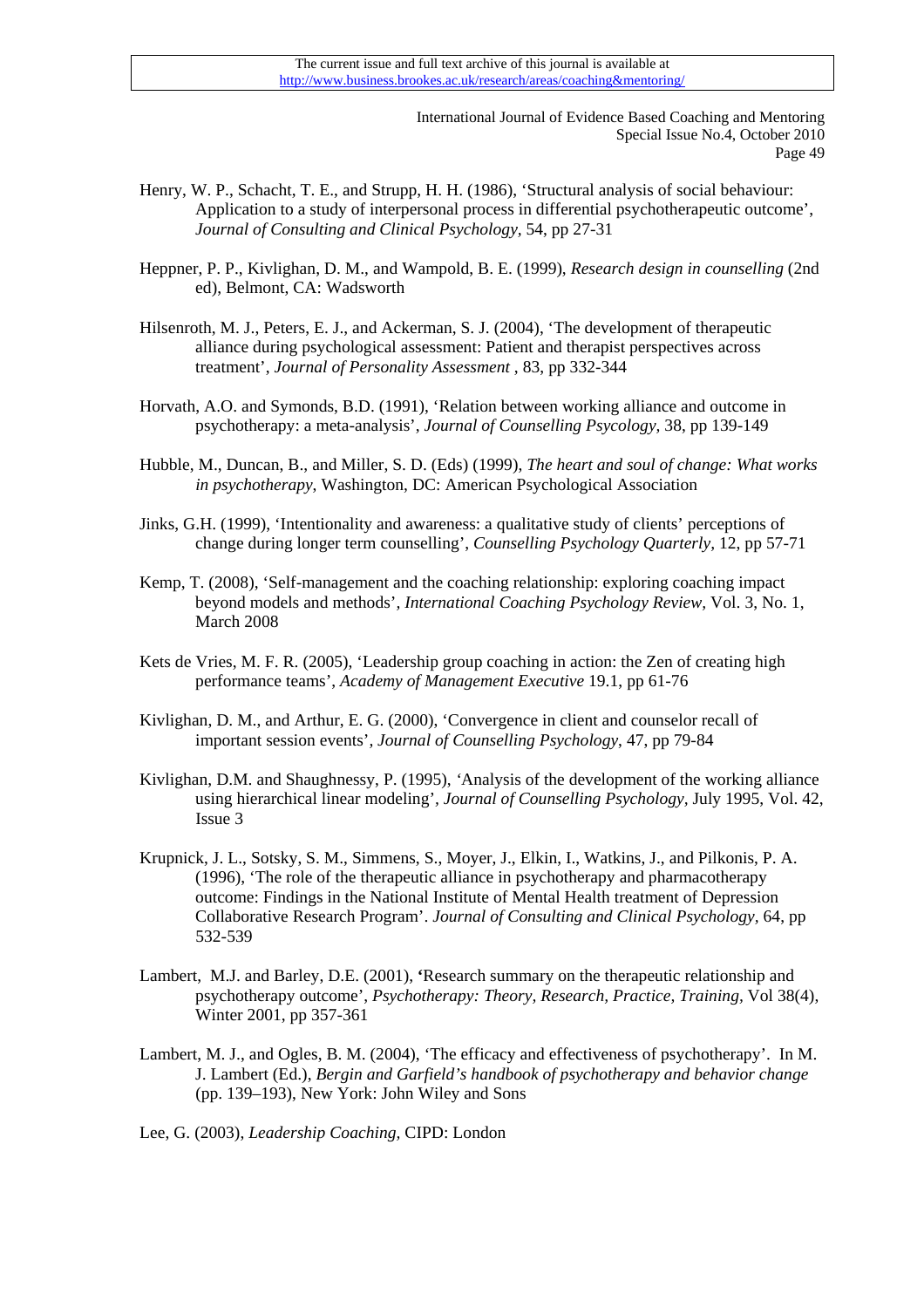- Lever, H. and Gmeiner, A. (2000), *'*Families leaving family therapy after one or two sessions: a multiple descriptive case study', *Contemporary Family Therapy*, 22, pp 39-65
- Lilliengren P. and Werbart, A. (2005), 'A Model of Therapeutic Action Grounded in the Patients' View of Curative and Hindering Factors in Psychoanalytic Psychotherapy', *Psychotherapy: Theory, Research, Practice, Training,* Fall 2005, Vol. 42, No. 3, pp. 324–339
- Llewelyn, S. (1988), 'Psychological psychotherapy as viewed by clients and therapists', *British Journal of Clinical Psychology,* 27, pp 223–237
- Luborsky, L., McLellan, A. T., Diguer, L., Woody, G., and Seligman, D. A. (1997), *'*The psychotherapist matters: Comparison of outcomes across twenty-two therapists and seven patient samples', *Clinical Psychology: Science and Practice,* 4, pp 53-65
- Luborsky, L. (1994), 'Therapeutic alliances predictors of psychotherapy outcomes: Factors explaining the predictive success—New directions'. In A. Horvath and L. Greenberg (Eds.), *The working alliance: Theory, research and practice* (pp 38–50), New York: Wile*y*
- Maione, P.V. and Chenail, R.J. (1999), *'*Qualitative inquiry in psychotherapy: research on the common factors'. In: Hubble, M.A., Duncan, B.L. and Miller, S.D. (Eds), *The Heart and Soul of Change: What Works in Therapy,* Washington, DC: APA
- Mallinckrodt, B., and Nelson, M. L. (1991), 'Counselor training level and the formation of the psychotherapeutic working alliance', *Journal of Counselling Psychology,* 38, pp 133-138
- Martin, D. J., Garske, J. P., and Davis, M. K. (2000), 'Relation of therapeutic alliance with outcome and other variables: A meta-analytic review', *Journal of Consulting and Clinical Psychology*, 68, pp 438-450
- Nelson, M. L., and Neufeldt, S. A. (1996), 'Building on an empirical foundation: Strategies to enhance good practice', *Journal of Counselling and Development,* 74, pp 609–615
- Norcross, J.C. and Goldfield, I.L. (Eds.), (1992), *Handbook of Psychotherapy Integration*, New York: Basic Books
- O'Broin, A. and Palmer, S. (2006), *'*The coach-client relationship and contributions made by the coach in improving coaching outcome', *The Coaching Psychologist,* Vol. 2, No. 2, September 2006
- Ogrodniczuk, J. S., Piper, W. E., Joyce, A. S., and McCallum, M. (2000), 'Different perspectives of the therapeutic alliance and therapist technique in 2 forms of dynamically oriented psychotherapy', *Canadian Journal of Psychiatry,* 45, pp 452-458
- Orlinsky, D.E. and Howard, K.I. (1986), 'Process and outcome in psychotherapy'*.* In S.L. Garfielf and A.E. Gergin (Eds), *Handbook of psychotherapy and behaviour change* (3<sup>rd</sup> ed., pp 152-211), New York: Wiley
- Paluson, B.L., Truscott, D. and Stuart, J. (1999), 'Clients' perceptions of helpful experiences in Counselling', Journal *of Counselling Psychology,* 46, pp 317-324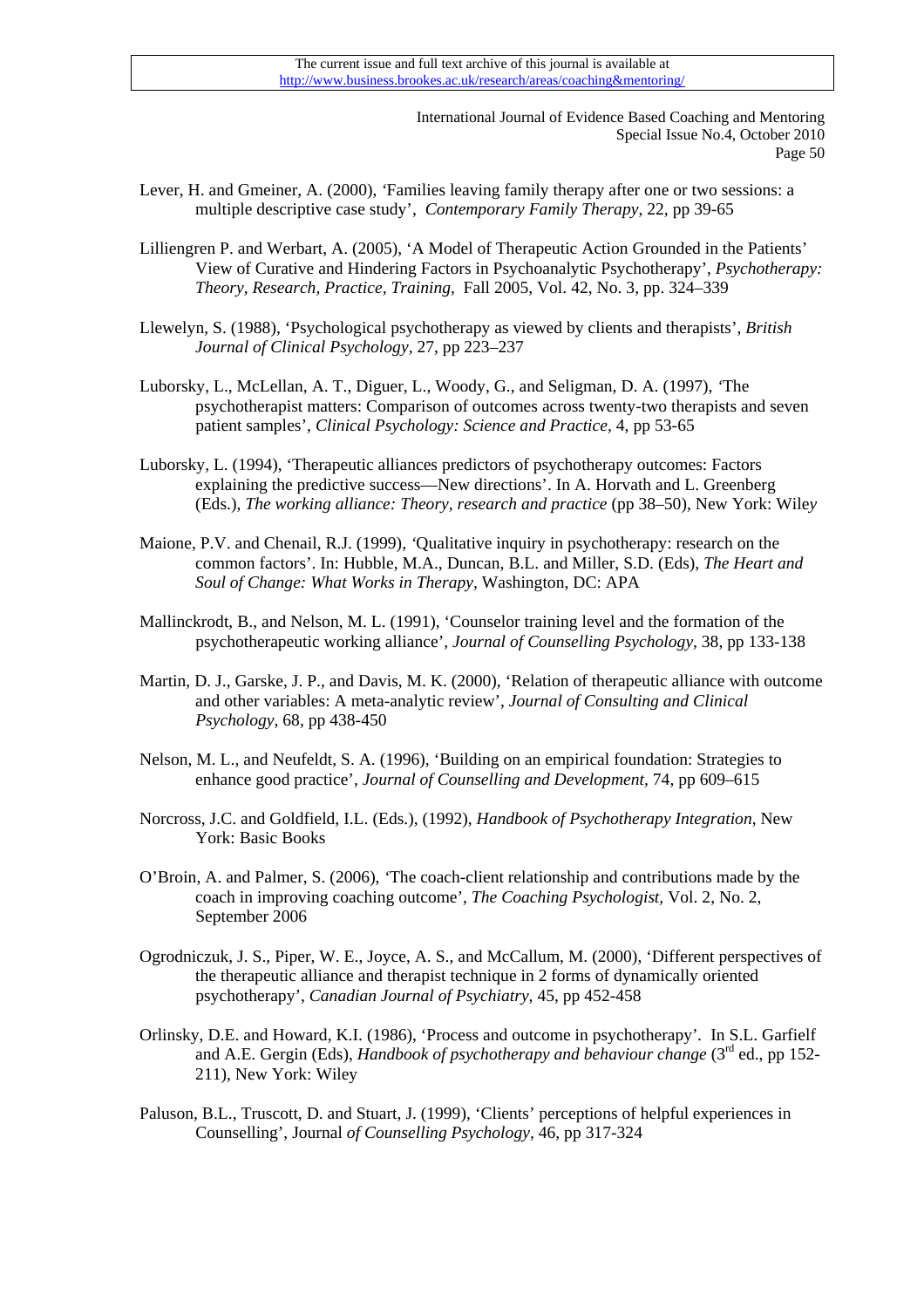- Peterson, D.B. (1996)*, '*Executive coaching at work: The art of one-on-one change', *Consulting Psychology Journal: Practice and Research,* 48(2), pp 78–86
- Pinsoff, W.M. (1992), 'Toward a scientific paradigm for family psychology: the integrative process systems perspective', *Journal of Family Psychology,* 5, pp 432-447
- Reis, B. F. and Brown, L. G. (1999), 'Reducing psychotherapy dropouts: Maximizing perspective convergence in the psychotherapy dyad', *Psychotherapy,* 36, pp 123-136
- Rennie, D.L. (1994), 'Clients' deference in psychotherapy', *Journal of Counselling Psychology,* 41, pp 427-437
- Rogers, C.R. (1957), 'The necessary and sufficient conditions of therapeutic personality change',  *Journal of Consulting Psychology,* 21, pp 95-103
- Rogers, C.R. (1960), *On becoming a person: a therapist's view of psychotherapy,* London: Constable
- Scoular, A. and Linley, P.A. (2006), 'Coaching, goal-setting and personality type: What matters?' *The Coaching Psychologist,* 2(1), pp 9–11
- Smith, J., Jaraman, M. and Osbourn, M. (1999), 'Doing Interpretative Phenomenological Analysis'*,*  In J.A Smith (Ed), *Qualitative psychology: a practical guide to research methods* (pp 51- 80), London: Sage
- Smith, J.A. and Osbourn, M. (2003), 'Interpretative Phenomenological Analysis'*,* In G.M. Breakwell (Ed.), *Doing social psychology research* (pp 229-254), Oxford: BPS Blackwell
- Smith, J.A. and Osbourn, M. (2004), 'Interpretative Phenomenological Analysis'*,* In J. A. Smith (Ed.), *Qualitative Psychology: A Practical Guide to Research Methods* (pp 51-79), Sage: London
- Stern, L.R. (2004), 'Executive coaching: A working definition'*, Consulting Psychology Journal: Practice and Research*, 56(3), pp 154–162
- Stiles, W. B., Honos-Webb, L., and Suko, M. (1998), *'*Responsiveness in psychotherapy', *Clinical Psychology; Science and Practice,* 5, pp 439-458
- Stober, D.R., Wildflower, L. and Drake, D. (2006), 'Evidence-based practice: A potential approach for effective coaching'*, International Journal of Evidence-based Coaching and Mentoring*,  $4(1)$ , pp  $1-8$
- Tryon, G.S., Collins Blackwell, S. and Fellman Hammel, E. (2007), 'A meta-analytic examination of client-therapist perspectives of the working alliance', *Psychotherapy Research,* Nov 2007, 17(6), pp 629-642
- Wasylyshyn, K.M. (2003), 'Executive coaching: An outcome study', *Consulting Psychology Journal: Practice and Research,* 55(2), pp 94–106